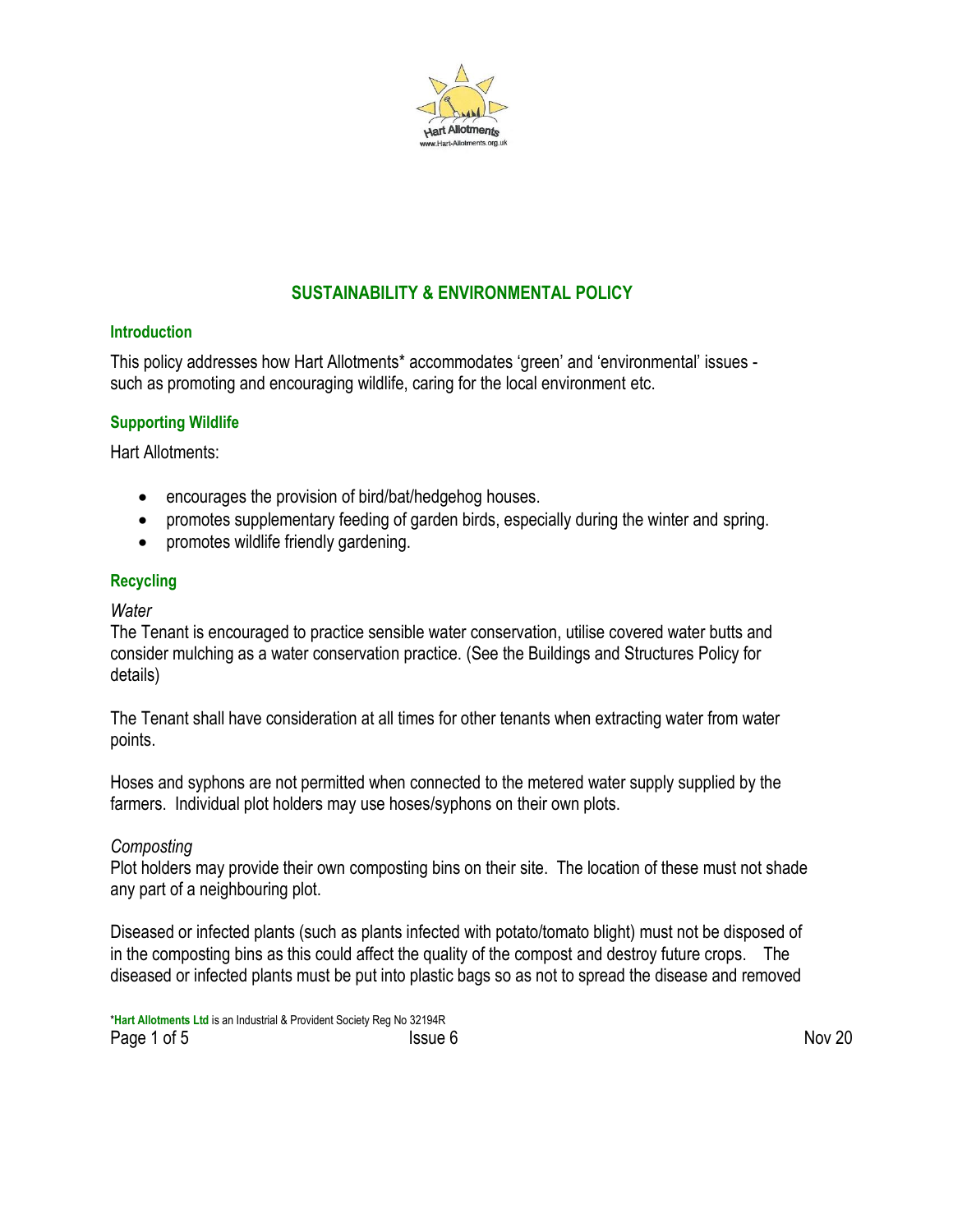

from the site for further disposal (such as burning or putting into the refuse bins). Plot holders are requested to notify the committee of any plant diseases they encounter.

# **Bonfires /Fires/Incinerators/Chimineas**

Due to health and safety reasons, (risk of burning, drifting of smoke, environmental issues) Hart Allotments does not permit plot holders to have individual bonfires on the site. The use of incinerators (and other stoves/chimineas or other forms of open fire or outdoor heating) are prohibited.

# **Cooking**

# *Small Charcoal BBQs (with lids)*

Tenants are permitted to use small charcoal BBQs on their own plots provided that due consideration is given to other tenants present at the time (regarding drifting of smoke etc). Only BBQs that have a lid (or metal cover) may be used (so that it can be closed/covered if it starts to spark and pose a risk to others or their property). The BBQ **must** be attended at all times and it **must** be fully extinguished after use. Hot coals must not be disposed of near any combustible materials (e.g. near sheds, pallets etc), they must be kept on the tenant's own plot until cool. Spent coals must be removed from the site and must not be discarded at any place on the allotment site. Matches and firelighters may be used to light the BBQ and these may be stored on site as long as they are stored in a suitable metal container (such as a tin). BBQ coals may be stored out of sight on the site. **Flammable liquids must not be used to light the BBQ.** (The use of flammable liquids on BBQs is considered to be too dangerous and if stored on site could provide easy fuel for vandals). Gas BBQs are permitted but after use gas bottles must be removed from the appliance and must not be kept on site.

### *Camping stoves*

Small butane or propane gas camping stoves may be used on site. After each use the gas **must** be turned off **at the bottle**. For security and safety reasons **gas bottles must not be kept on site**.

# *Safety measures*

Tenants who perform any cooking on site (charcoal BBQs as well as camping stoves) are **required** to have a supply of water on hand (such as a full watering can of water) or a fire extinguisher BEFORE lighting the appliance/BBQ. The cooking equipment **must** be placed on a solid, level non-combustible surface so that if the equipment topples over it will not ignite combustible materials nearby such as sheds/dry grasses etc. Tenants must be vigilant at all times **during** and **after** use (in the case of hot coals) and take appropriate emergency procedures quickly if the fire gets out of control.

\***Hart Allotments Ltd** is an Industrial & Provident Society Reg No 32194R Page 2 of 5 Nov 20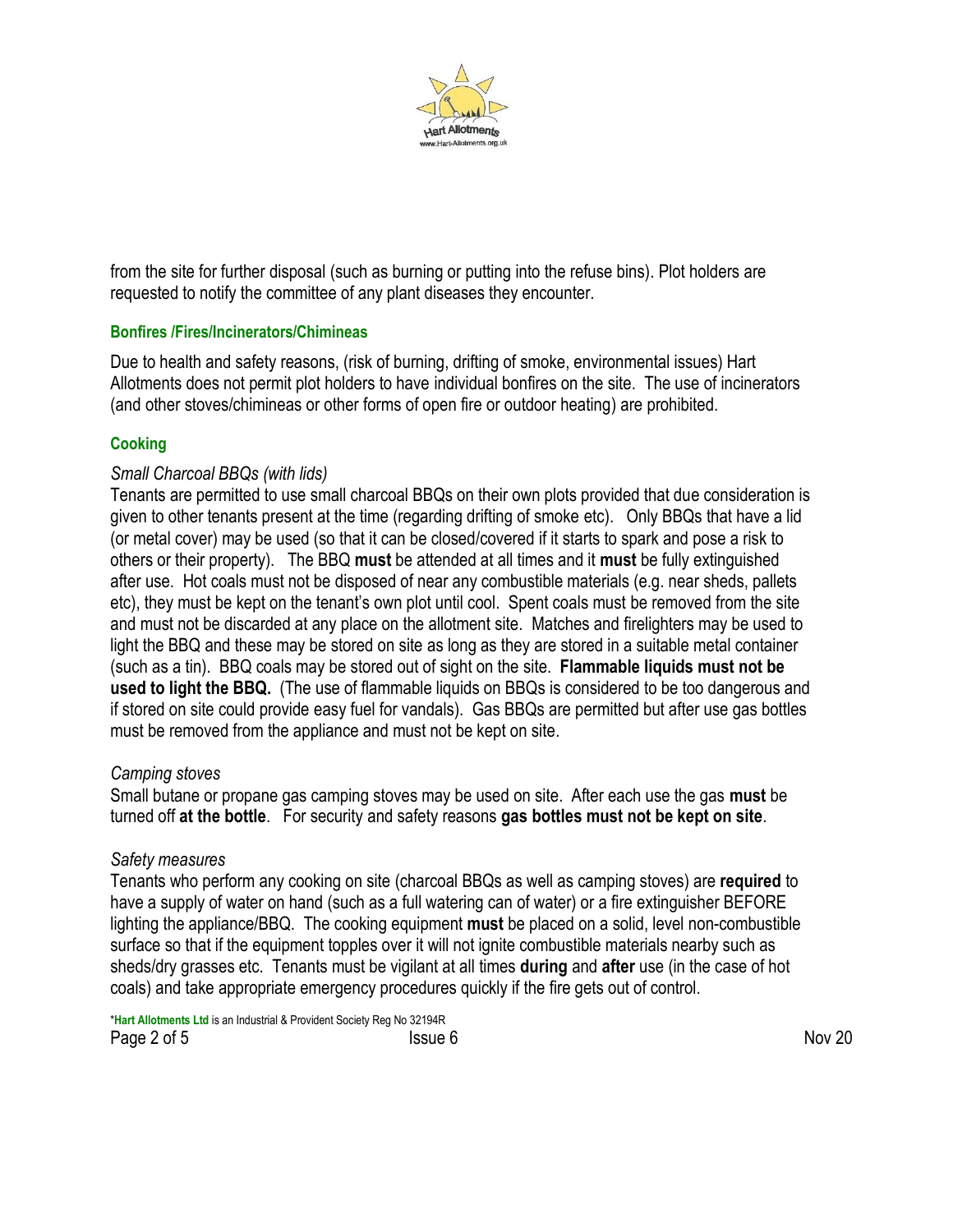

Tenants are responsible for the equipment in use and are responsible for other family/tenants in attendance at the time. It is recommended that tenants also bring a supply of fresh water with them and/or a first aid box which can be used to immediately treat any burns that may be sustained.

Hart Allotments reserves the right to withdraw this relaxation of the 'no fires' policy. This relaxation will be monitored to ensure that the above procedures are complied with.

# **Use and storage of chemicals & flammable liquids.**

Hart Allotments discourages the use of potentially harmful chemicals in allotments and promotes organic alternatives (such as non-toxic slug pellets). Only commercially available products from garden or horticultural suppliers shall be used for the control of pests, diseases or vegetation.

When using any sprays or fertilizers the Tenant must:

- take all reasonable care to ensure that adjoining hedges, trees and crops are not adversely affected and must make good or replant as necessary should any damage occur and
- select and use chemicals, whether for spraying, seed dressing or for any other purpose whatsoever, that will cause the least harm to members of the public, game birds and other wildlife, other than vermin or pests and
- comply at all times with current legislation on the use of such sprays and fertilizer.

The storage of chemicals and fertilizers on site (such as in sheds etc) is not allowed.

Oil, fuel, lubricants or other inflammable liquids may be used on site but shall not be stored in any shed or container or left on site.

The use of carpets on the allotments (perhaps as a weed suppressant) is not allowed due to toxic chemicals that could leech out of the carpet and contaminate the soil. Weed suppressant capillary matting material is advised.

### **Plant Approvals/Restrictions**

Hart Allotments needs to ensure that items planted on the allotments will not have a negative effect on the surrounding area. For this reason, non-native plants will not be permitted (e.g. Rhododendrons, Bamboo etc).

\***Hart Allotments Ltd** is an Industrial & Provident Society Reg No 32194R Page 3 of 5 Nov 20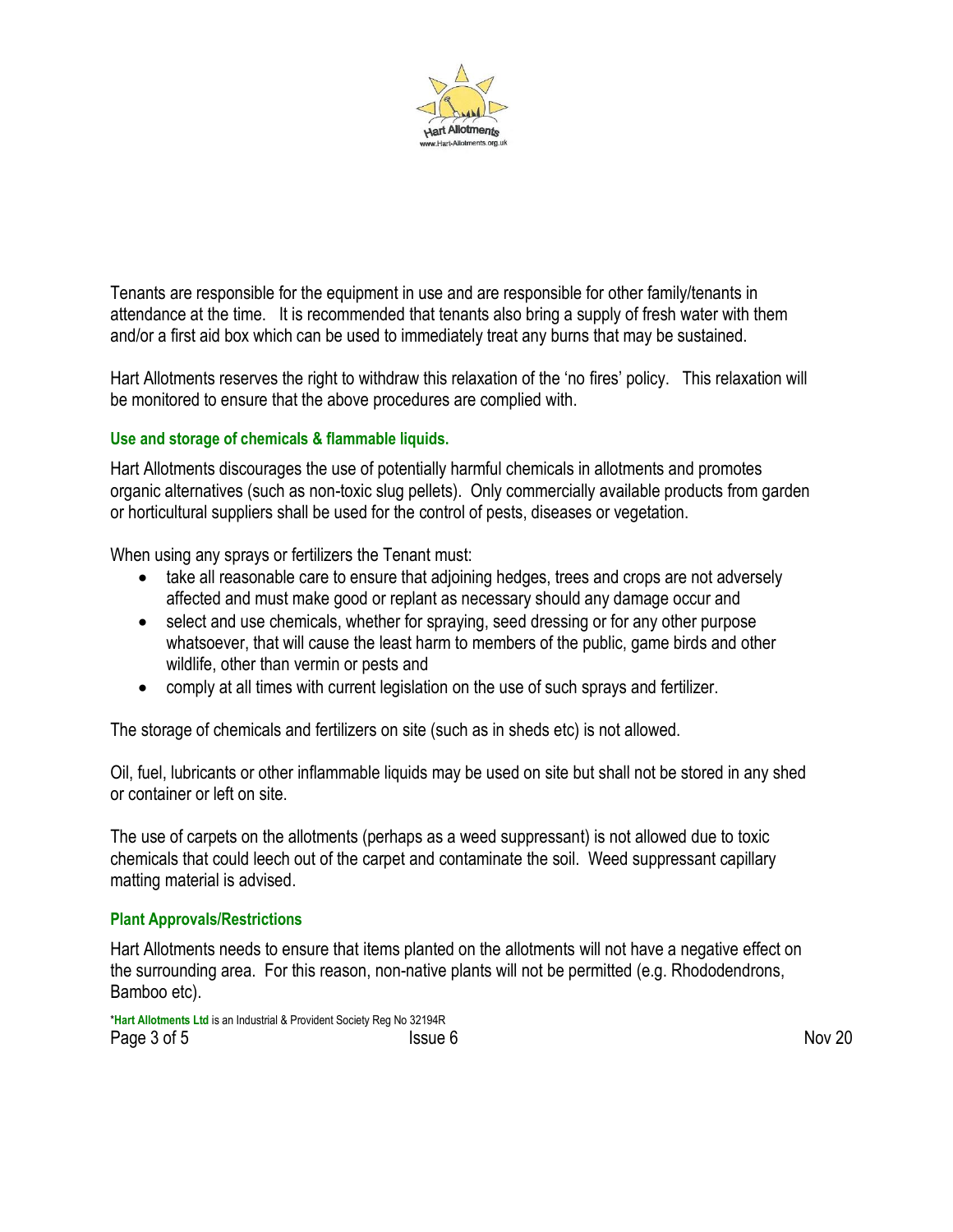

The Tenant shall not plant any trees other than dwarf fruiting trees and or fruiting bushes without the prior consent of Hart Allotments. No tree or fruiting bush may be taller than 6 feet/2 meters high, should be kept pruned so as not to stick out over plot boundaries and must not be planted within 1 meter of any adjoining plot to avoid shading. Tenant shall not without the written consent of Hart Allotments cut or prune any trees, apart from carrying out the recognised pruning practices of fruit trees.

### **Hedges, Paths and Fences**

The Tenant shall keep every hedge that forms part of the boundary of his Allotment plot properly cut and trimmed, all pathways between plots trimmed and well maintained by each adjoining tenant, keep all ditches properly cleansed and maintained and keep in repair any other fences and any other gates or sheds on his Allotment plot.

Public paths and haulage ways (roads) must be kept clear at all times.

All paths must be kept a minimum of 1 meter wide according to the Equality and Diversity Act 2010

#### **Manure**

The tenant must cover any manure on the Allotment site which has not been dug in.

### **Overnight Sleeping/Camping**

At the request of the farmers no overnight sleeping or camping is permitted at any place on the allotment site.

#### **Rubbish and Refuse.**

The Tenant shall not deposit or allow other persons to deposit on the Allotment site any rubbish, refuse or any decaying matter (except manure and compost in such quantities as may reasonably be required for use in cultivation) or place any matter in the land, hedges, ditches or dykes in or surrounding the Allotment Site.

All non-compostable waste shall be removed from the Allotment Site by the Tenant.